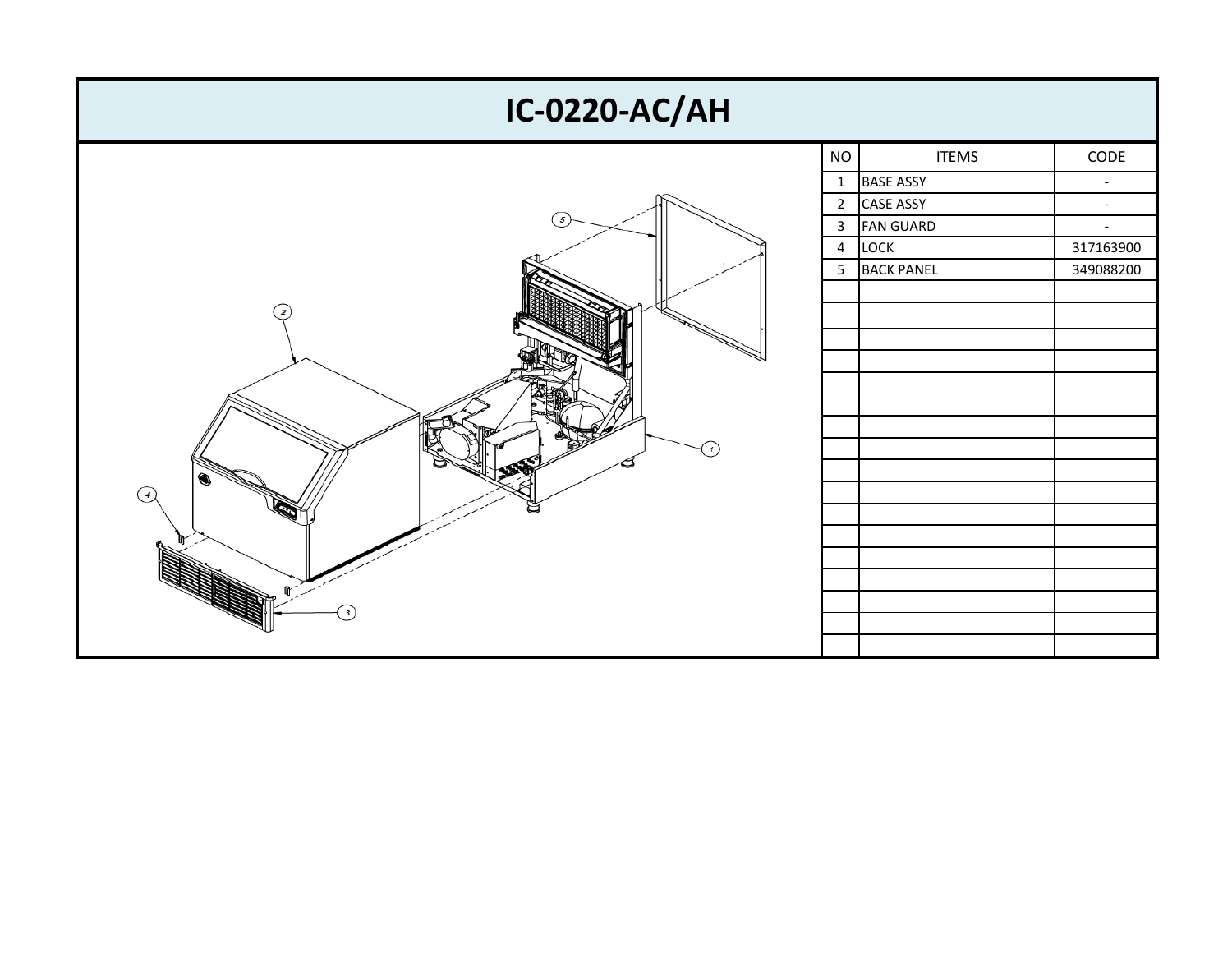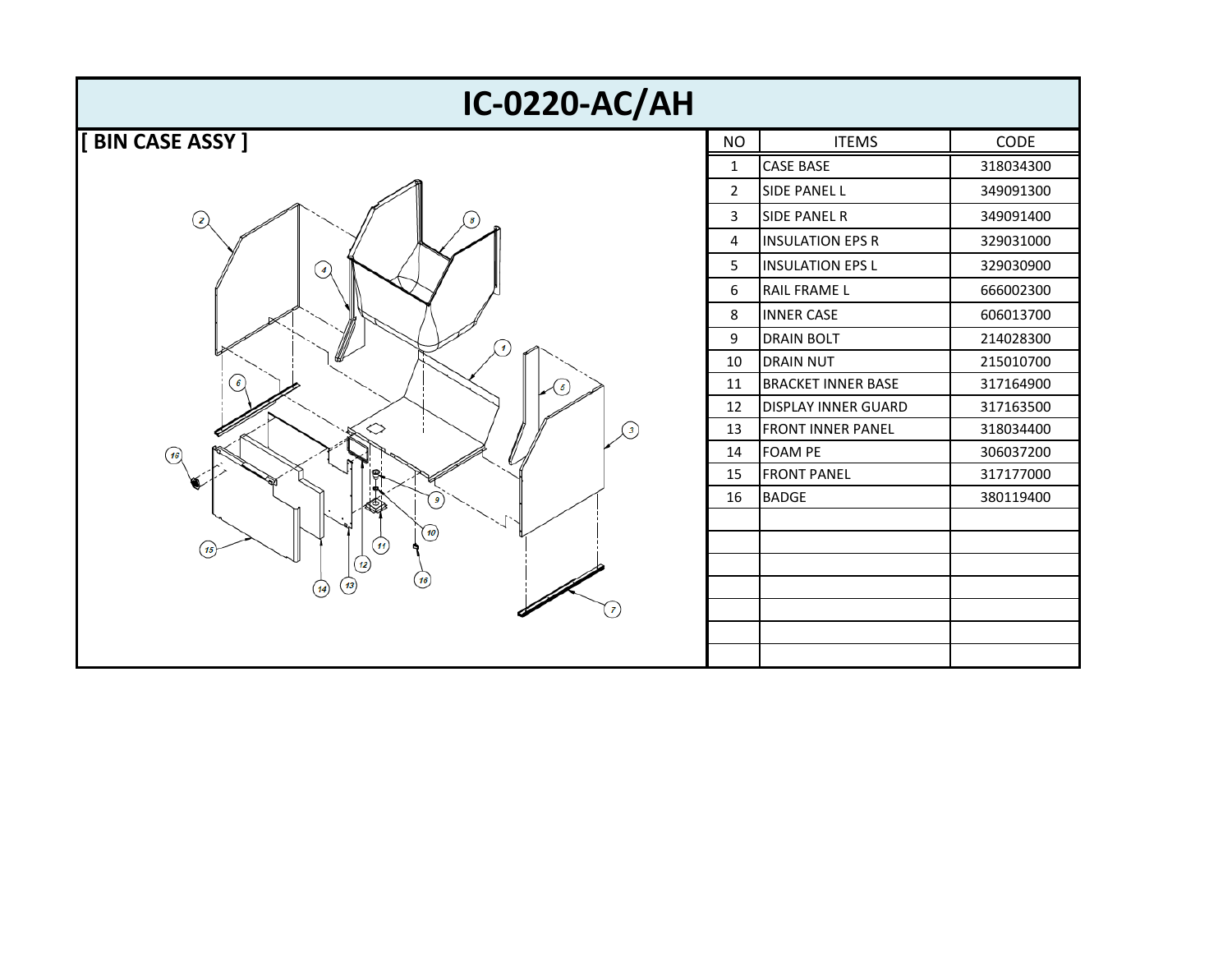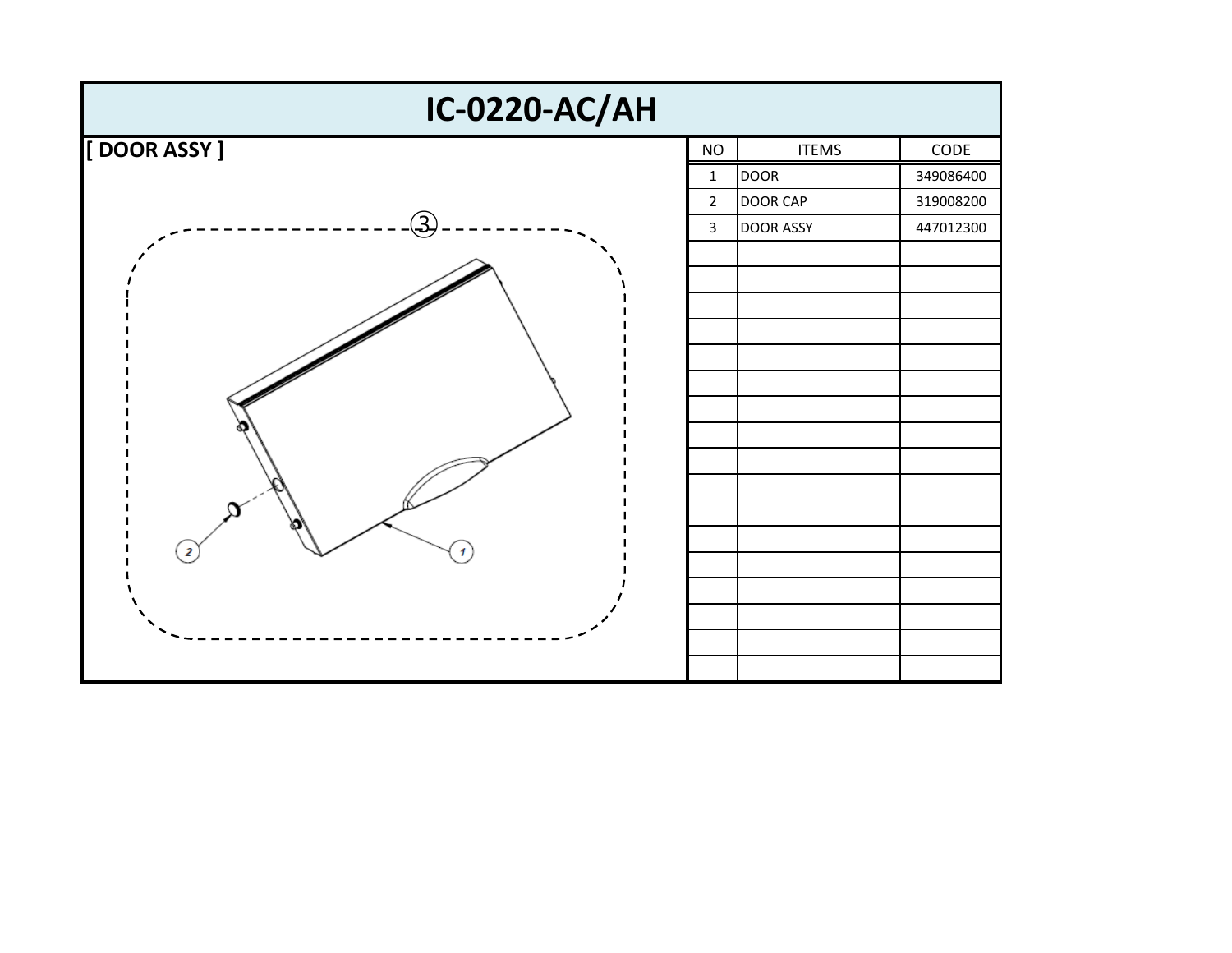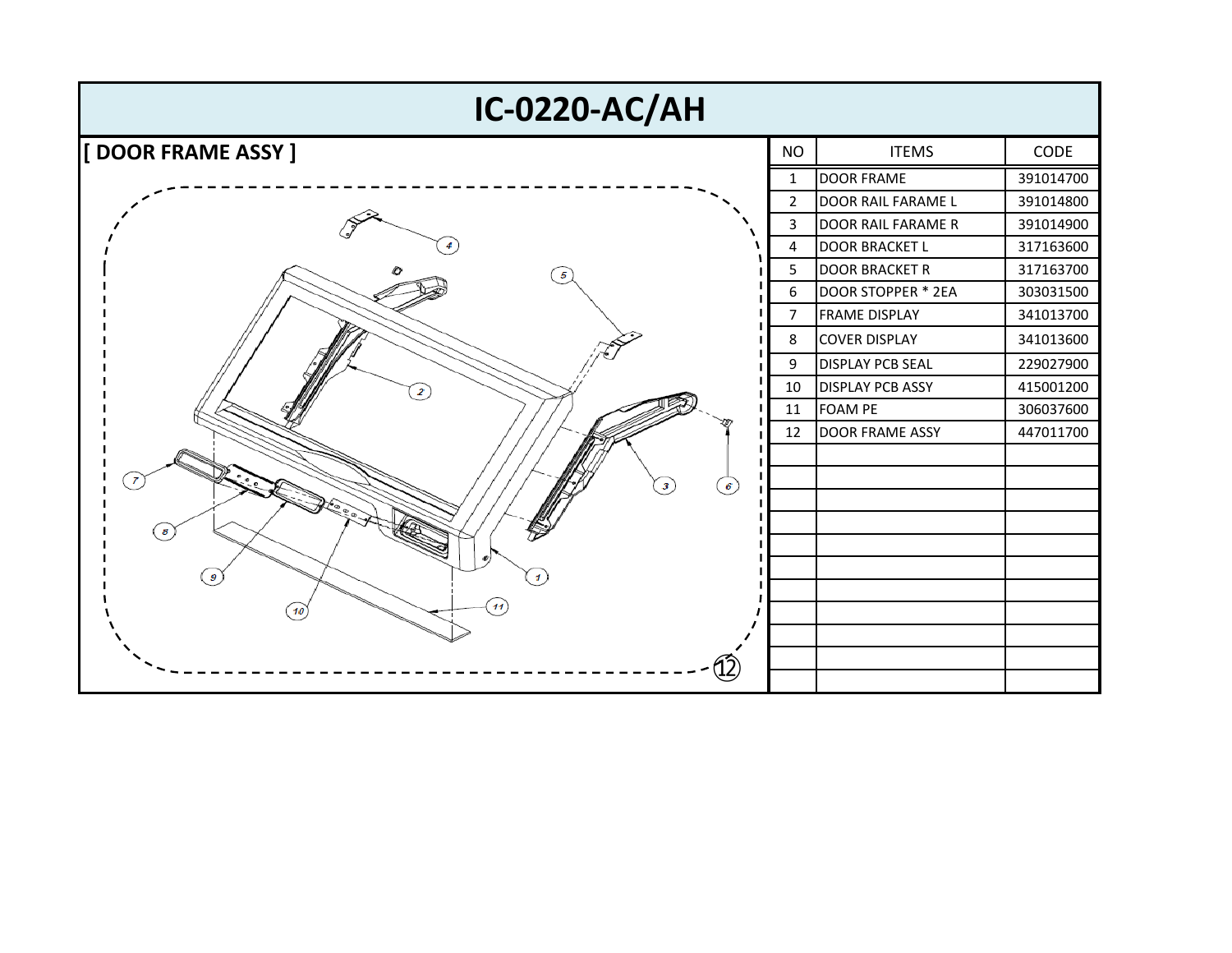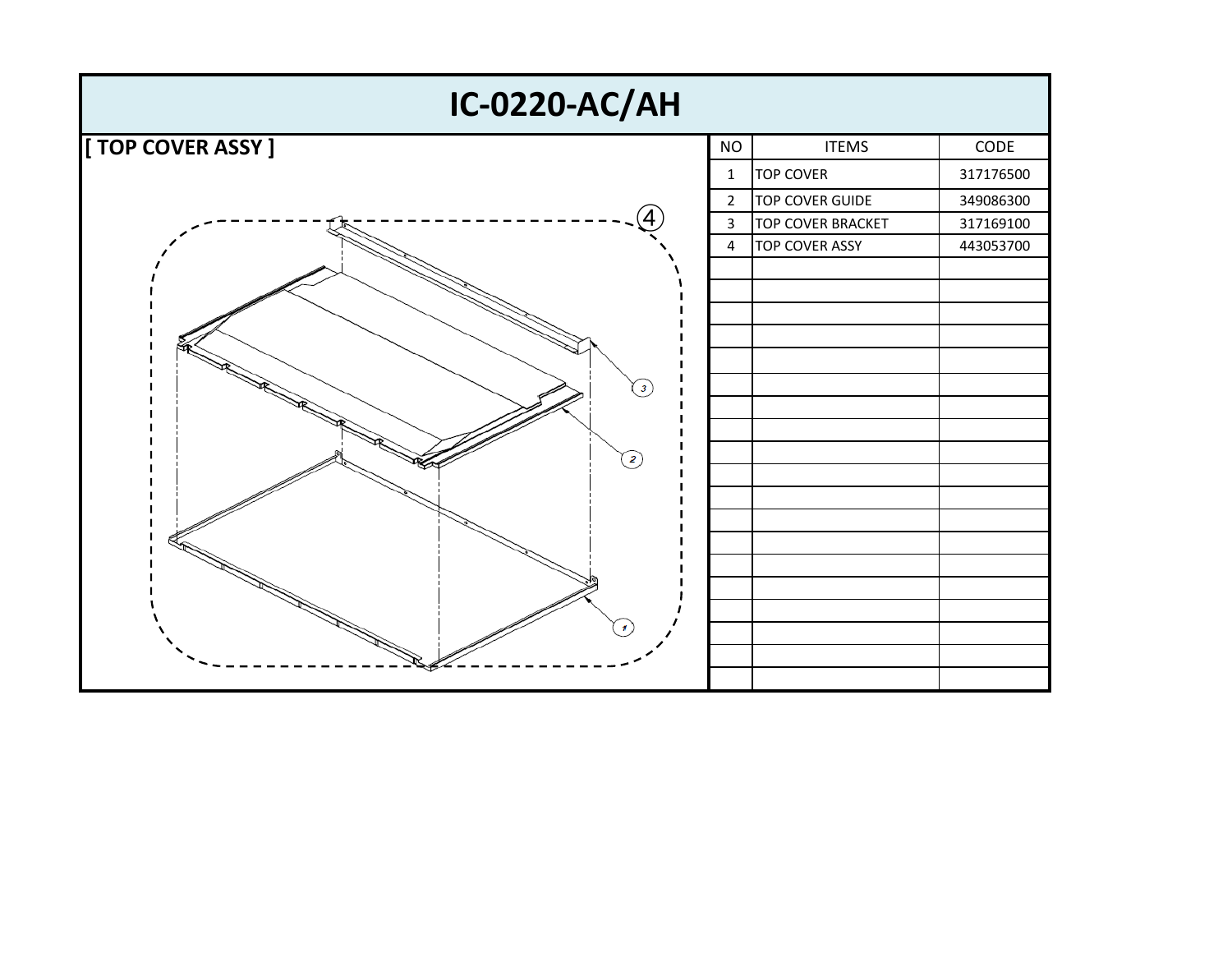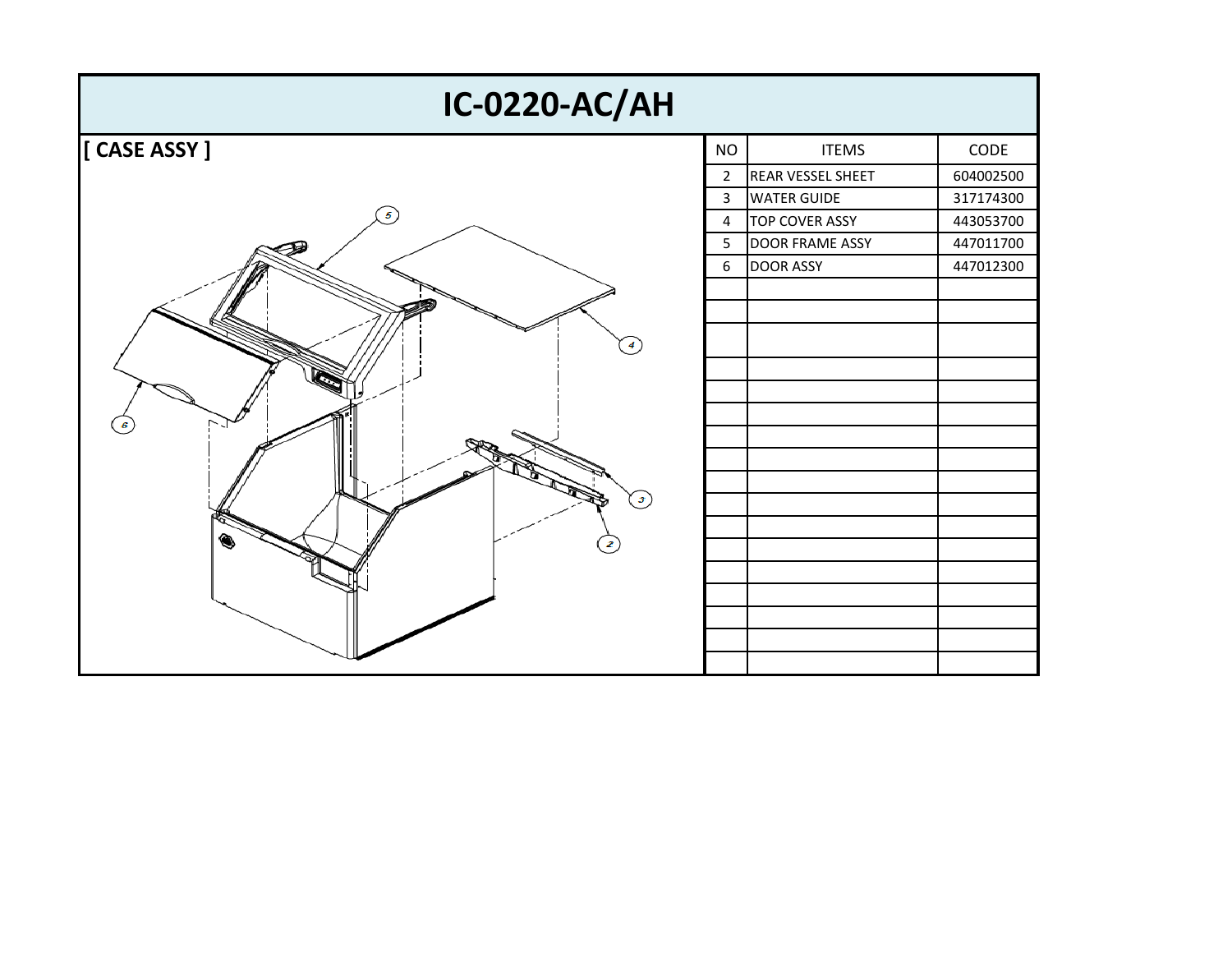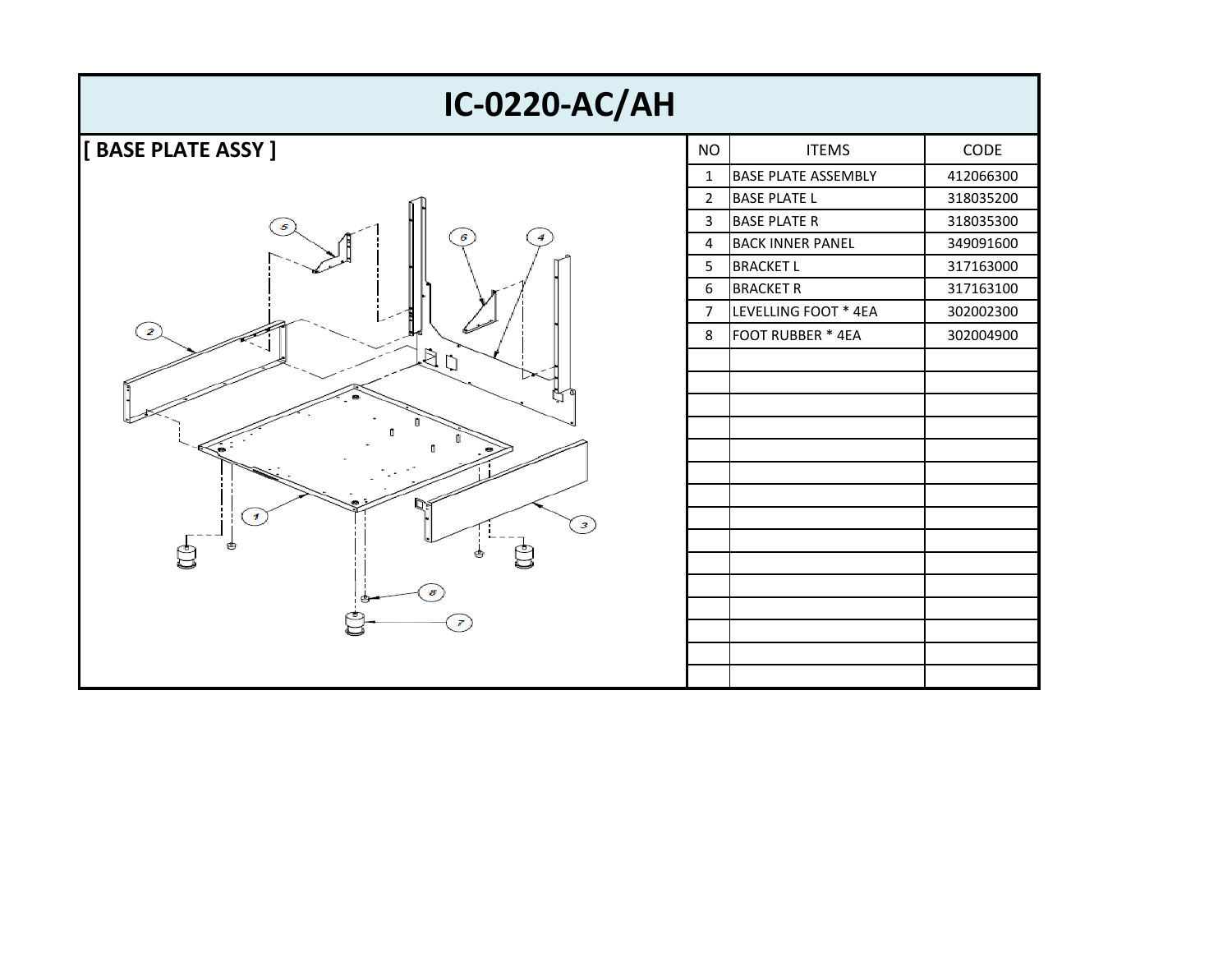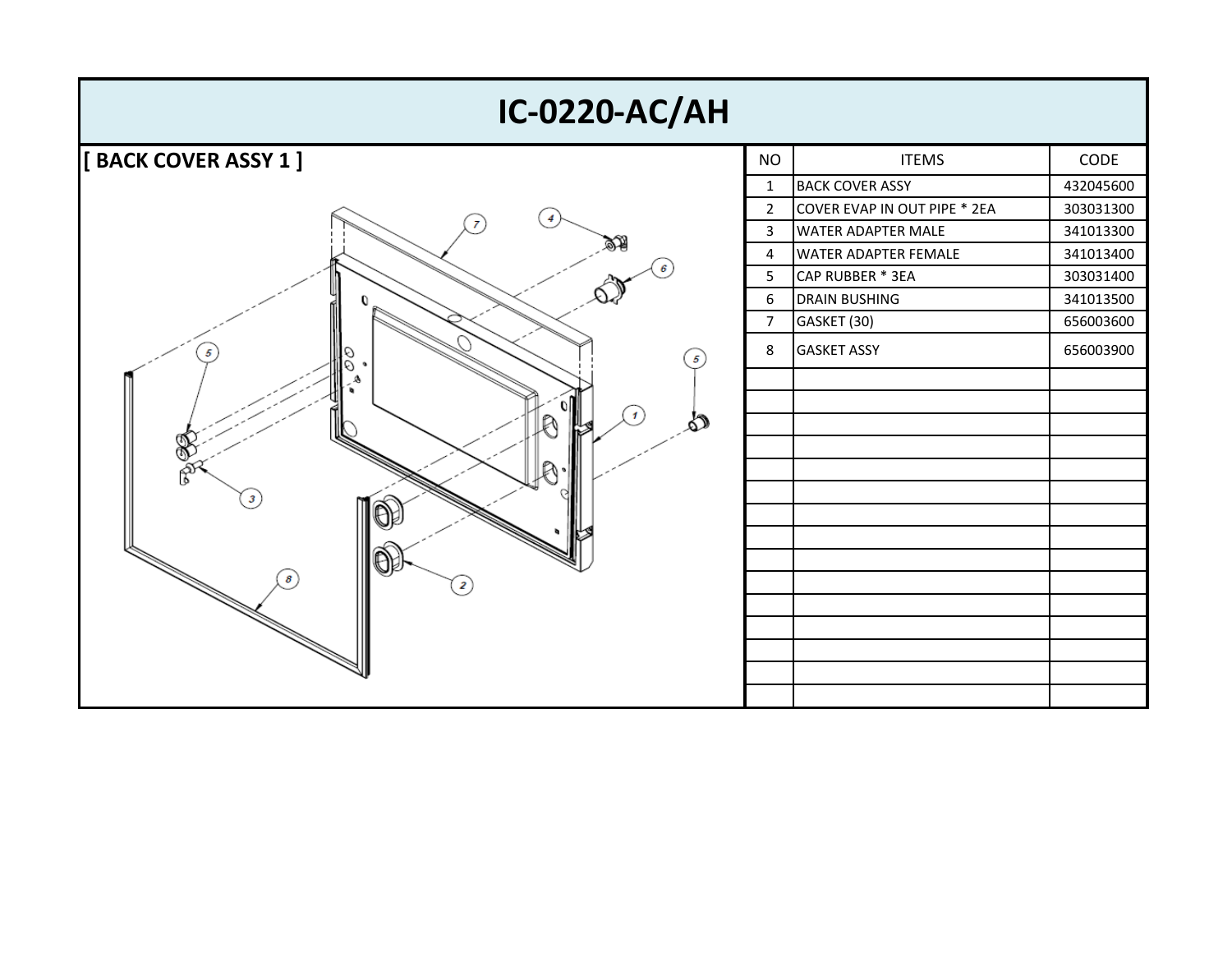| <b>IC-0220-AC/AH</b>     |                |                                  |           |  |  |  |
|--------------------------|----------------|----------------------------------|-----------|--|--|--|
| <b>EVAPORATOR ASSY ]</b> | <b>NO</b>      | <b>ITEMS</b>                     | CODE      |  |  |  |
|                          | $\mathbf{1}$   | <b>EVAP BASE FRAME ASSY</b>      | 447012000 |  |  |  |
|                          |                | <b>EVAPORATOR PLATING ASSY-C</b> | N/A       |  |  |  |
|                          | 2              | <b>EVAPORATOR PLATING ASSY-H</b> | N/A       |  |  |  |
| $\circled{10}$           | 3<br>4<br>5    | BUSHING * 10EA                   | 310004301 |  |  |  |
|                          |                | <b>WATER DISTRIBUTION COVER</b>  | 325113100 |  |  |  |
|                          |                | <b>ICE DAMPER</b>                | 341013200 |  |  |  |
|                          | 6              | <b>EVAP SIDE DAMPER MOUNT</b>    | 317162100 |  |  |  |
|                          | $\overline{7}$ | <b>ASSY SENSOR MAGNET</b>        | 701002000 |  |  |  |
|                          | 8              | <b>MOLDING MAGNET</b>            | 322005600 |  |  |  |
|                          | 9              | HAND SCREW * 4EA                 | 210804501 |  |  |  |
|                          | 10             | <b>EVAPORATOR ASSY-C</b>         | 409035800 |  |  |  |
|                          |                | <b>EVAPORATOR ASSY-H</b>         | 409037000 |  |  |  |
|                          |                | 11 ICE DAMPER ASSEMBLY           | 417018800 |  |  |  |
|                          |                |                                  |           |  |  |  |
|                          |                |                                  |           |  |  |  |
| (11)                     |                |                                  |           |  |  |  |
|                          |                |                                  |           |  |  |  |
|                          |                |                                  |           |  |  |  |
|                          |                |                                  |           |  |  |  |
|                          |                |                                  |           |  |  |  |
|                          |                |                                  |           |  |  |  |
|                          |                |                                  |           |  |  |  |
|                          |                |                                  |           |  |  |  |
|                          |                |                                  |           |  |  |  |
|                          |                |                                  |           |  |  |  |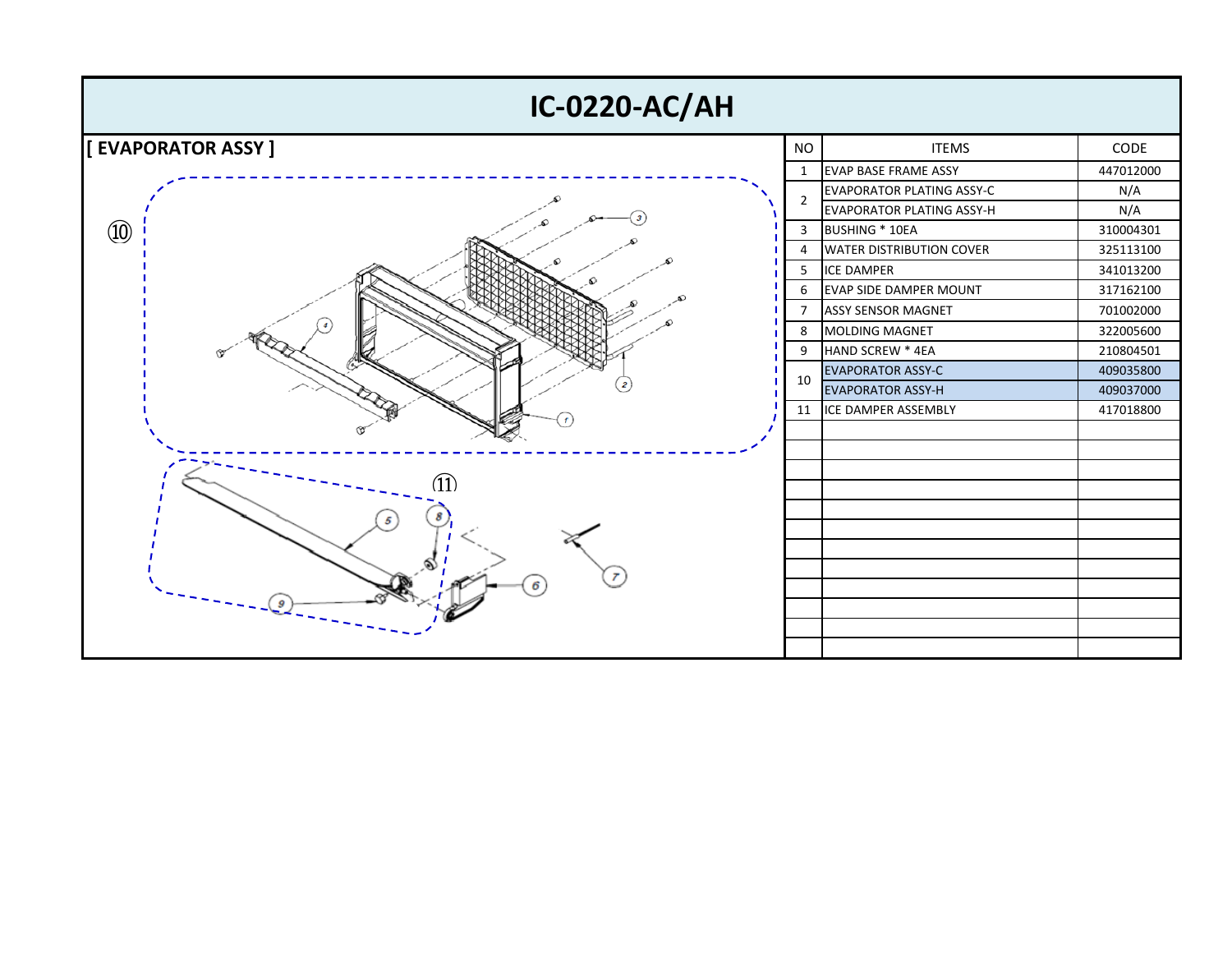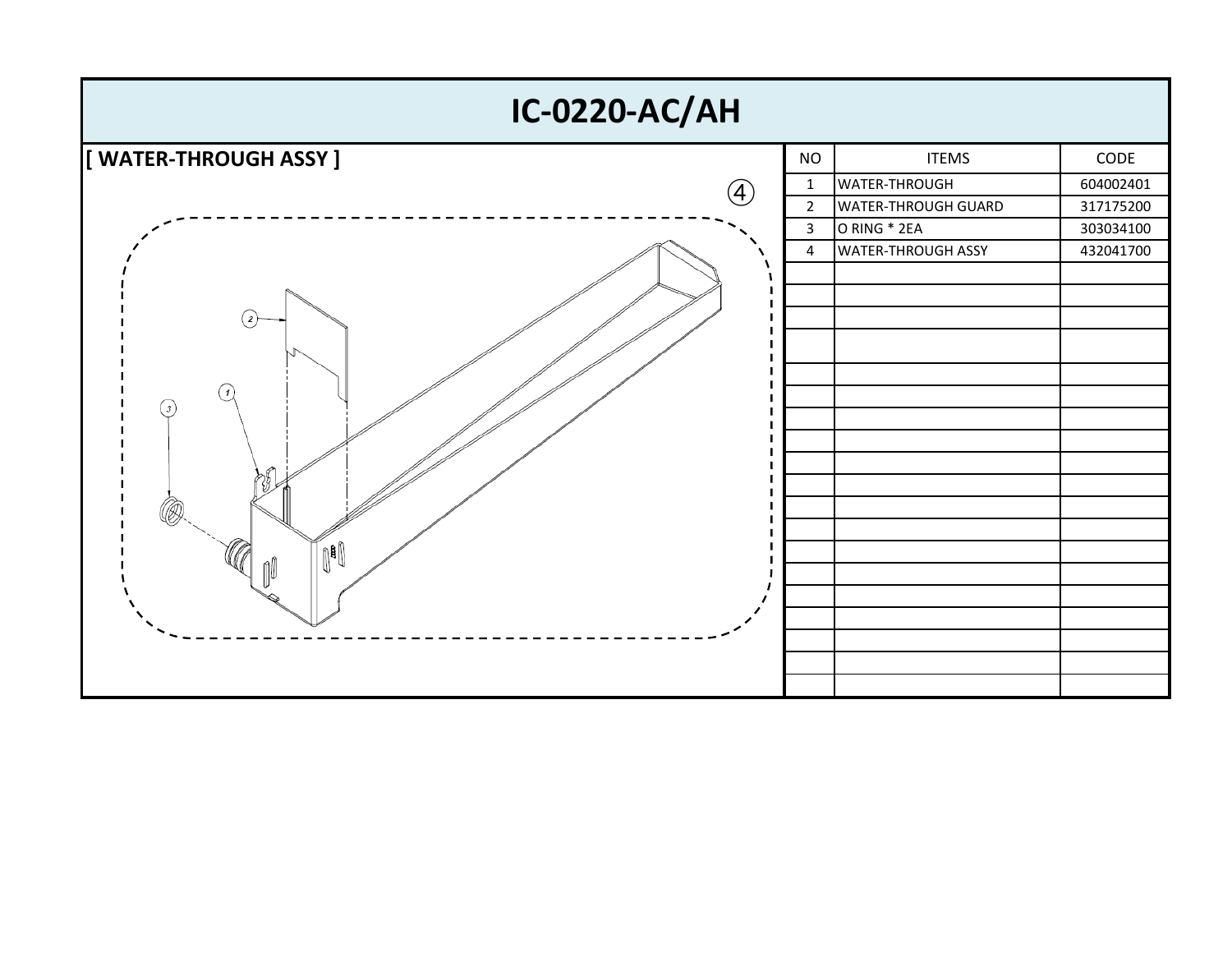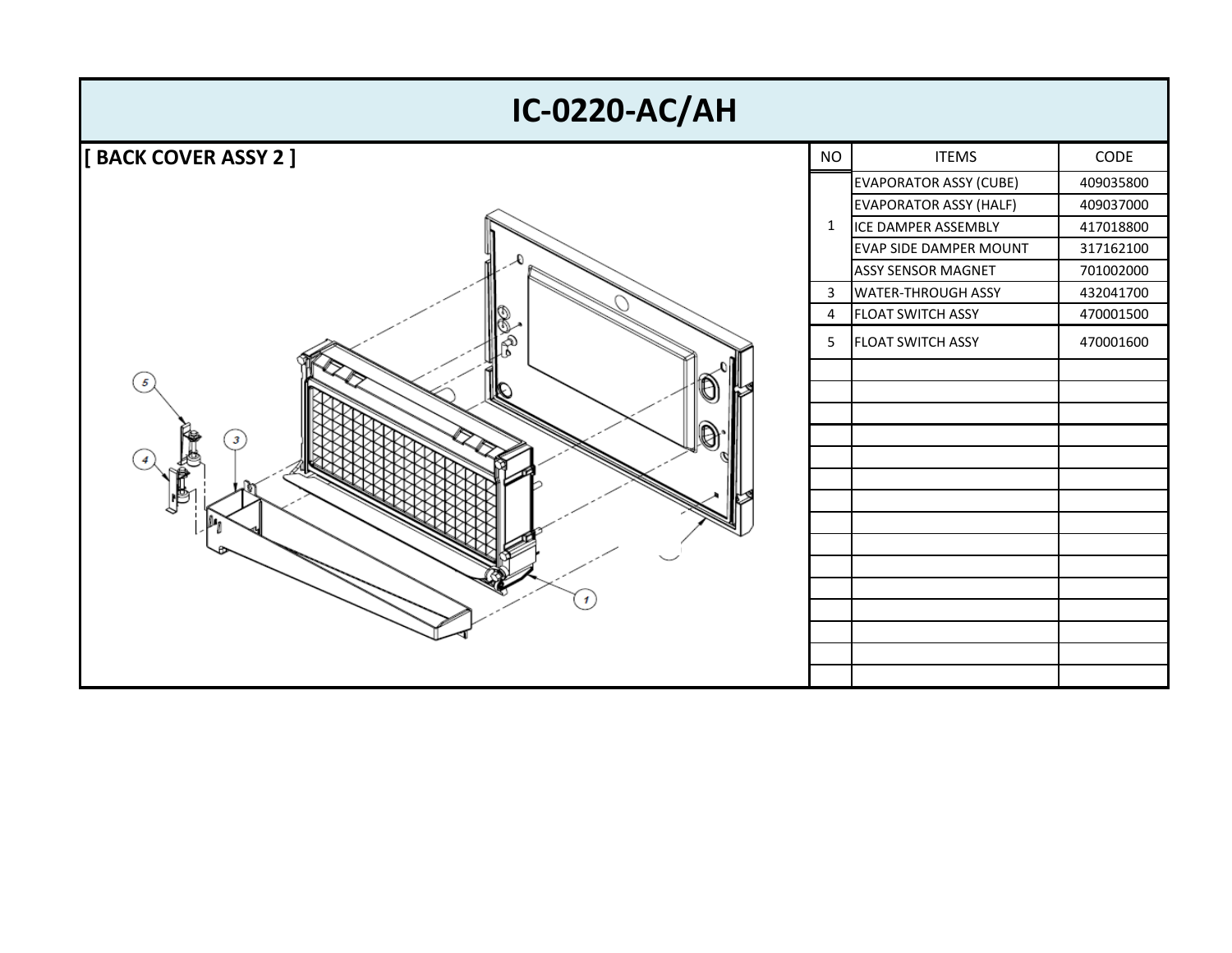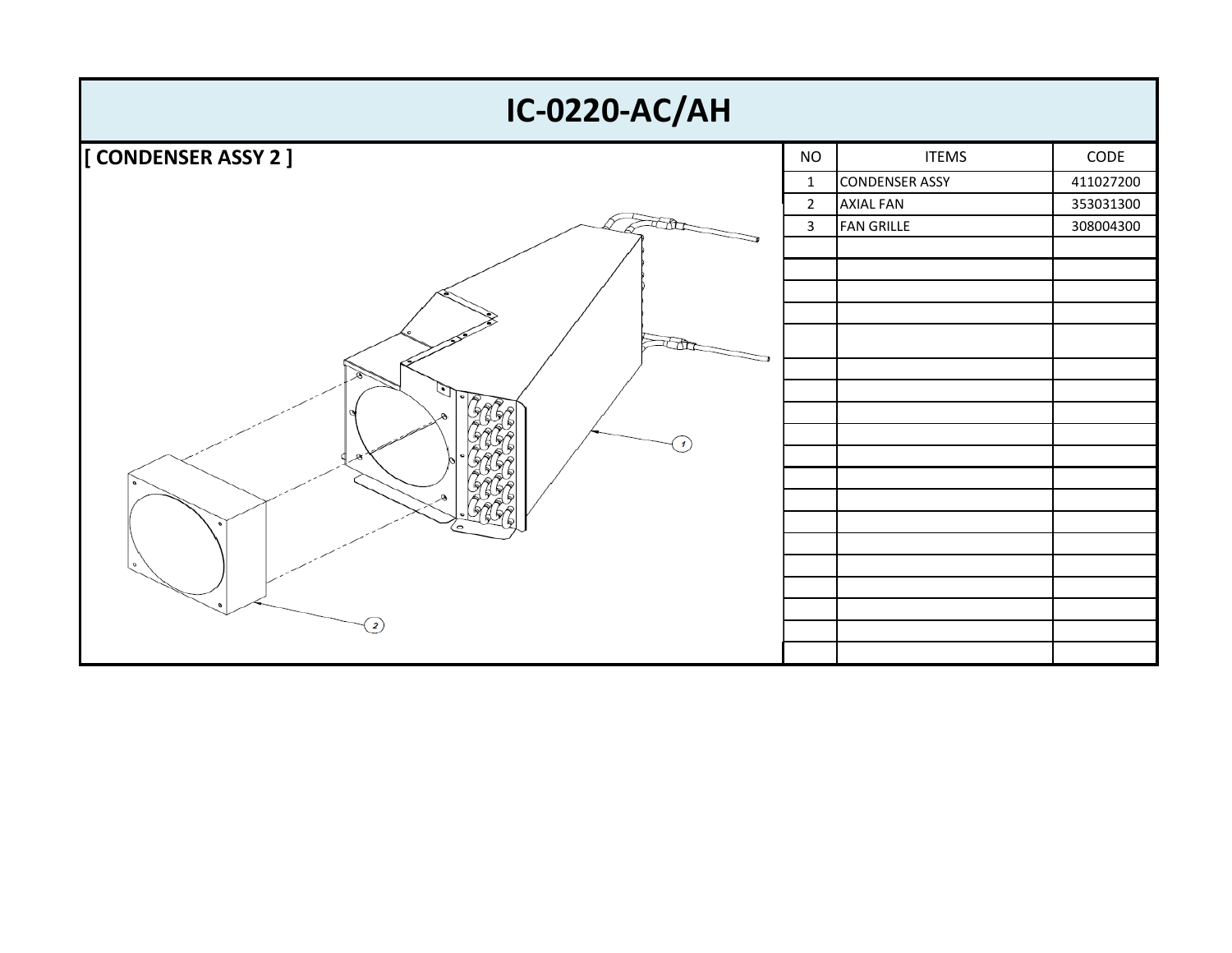| <b>IC-0220-AC/AH</b> |                |                                          |           |  |  |  |
|----------------------|----------------|------------------------------------------|-----------|--|--|--|
| [CONTROL BOX ASSY ]  | <b>NO</b>      | <b>ITEMS</b>                             | CODE      |  |  |  |
|                      | $\mathbf{1}$   | <b>CONTROL BOX</b>                       | 317163200 |  |  |  |
|                      | $\overline{2}$ | CONTROL BOX COVER                        | 317163300 |  |  |  |
|                      | 3              | <b>CONTROL BOX COVER</b>                 | 317163400 |  |  |  |
|                      | $4 - 1$        | MAIN PCB_AC/AH (Serial# start PL, QH~QI) | 415009100 |  |  |  |
|                      | $4 - 2$        | MAIN PCB_AH (V1.0, Serial# start QH~QI)  | 415010200 |  |  |  |
|                      | 5              | MAGNETIC CONTACTOR                       | 322002200 |  |  |  |
| 5                    | 6              | <b>PUSH BUTTON</b>                       | 355014700 |  |  |  |
|                      | $\overline{7}$ | WIRE SADDLE * 4EA                        | 209000800 |  |  |  |
|                      |                |                                          |           |  |  |  |
| ۱٥                   |                |                                          |           |  |  |  |
|                      |                |                                          |           |  |  |  |
|                      |                |                                          |           |  |  |  |
| $\left( 4\right)$    |                |                                          |           |  |  |  |
|                      |                |                                          |           |  |  |  |
|                      |                |                                          |           |  |  |  |
|                      |                |                                          |           |  |  |  |
|                      |                |                                          |           |  |  |  |
|                      |                |                                          |           |  |  |  |
|                      |                |                                          |           |  |  |  |
|                      |                |                                          |           |  |  |  |
|                      |                |                                          |           |  |  |  |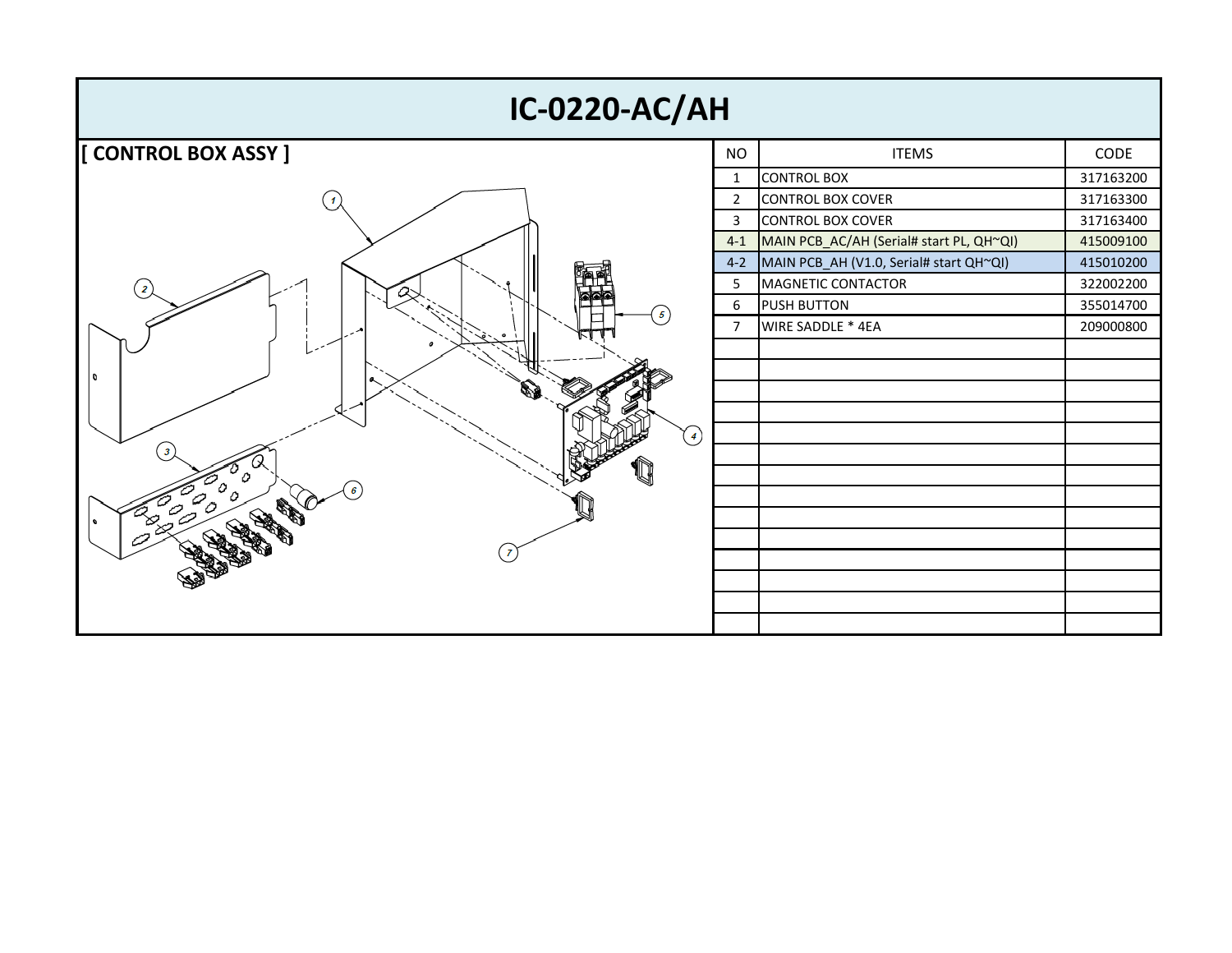| <b>IC-0220-AC/AH</b>            |                          |                                |             |
|---------------------------------|--------------------------|--------------------------------|-------------|
| <b>BASE ASSY 1]</b>             | <b>NO</b>                | <b>ITEMS</b>                   | <b>CODE</b> |
|                                 | 1                        | <b>BASE PLATE ASSY</b>         |             |
| $\boldsymbol{z}$<br>z<br>8<br>9 | $\overline{2}$           | <b>BACK COVER ASSY 2</b>       | $\sim$      |
|                                 | 3                        | <b>CONTROL BOX ASSY</b>        |             |
|                                 | 4                        | <b>CONDENSER ASSY 2</b>        |             |
|                                 | 5<br>6<br>$\overline{7}$ | <b>ASSY COMP</b>               | 401005600   |
|                                 |                          | <b>WATER INLET VALVE</b>       | 340028700   |
|                                 |                          | <b>BRACKET WATER VALVE</b>     | 301148000   |
|                                 | 8                        | <b>SOCKET</b>                  | 215013400   |
|                                 | 9                        | <b>DRAIN SOCKET BRACKET</b>    | 317176200   |
|                                 | 10                       | <b>CABLE GLAND</b>             | 227001200   |
|                                 | 11                       | <b>BRACKET POWER CORD</b>      | 301096700   |
| ≤Ω                              |                          | SOLENOID V/V (BODY/COIL SET)   | 340007600   |
| M<br>19<br>10<br>11             | 12                       | <b>SOLENOID BODY</b>           | 340026800   |
|                                 |                          | SOLENOID VALVE COIL            | 340026900   |
|                                 | 13                       | <b>BRACKET HOT GAS VALVE</b>   | 301007801   |
|                                 | 14                       | <b>PRESSURE SWITCH</b>         | 355018500   |
| 12<br>3                         | 15                       | <b>BRACKET PRESSURE SWITCH</b> | 317171600   |
| 15                              | 16                       | <b>NOISE FILTER</b>            | 500000900   |
|                                 | 17                       | <b>NOISE FILTER GUARD</b>      | 317174700   |
| 333159<br>16                    | 18                       | 3L S/W MAIN                    | 355007100   |
|                                 |                          |                                |             |
| 18<br>17                        |                          |                                |             |
|                                 |                          |                                |             |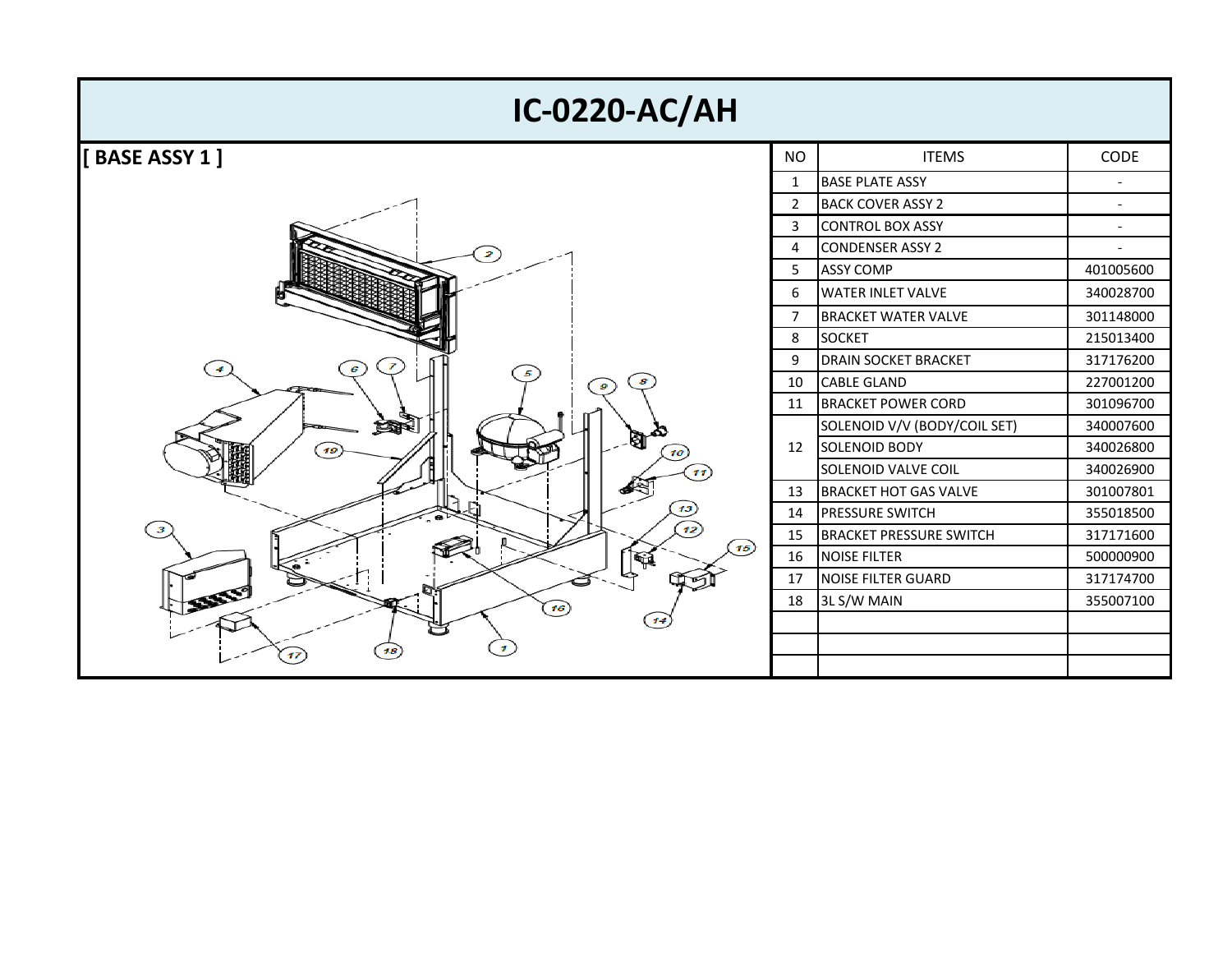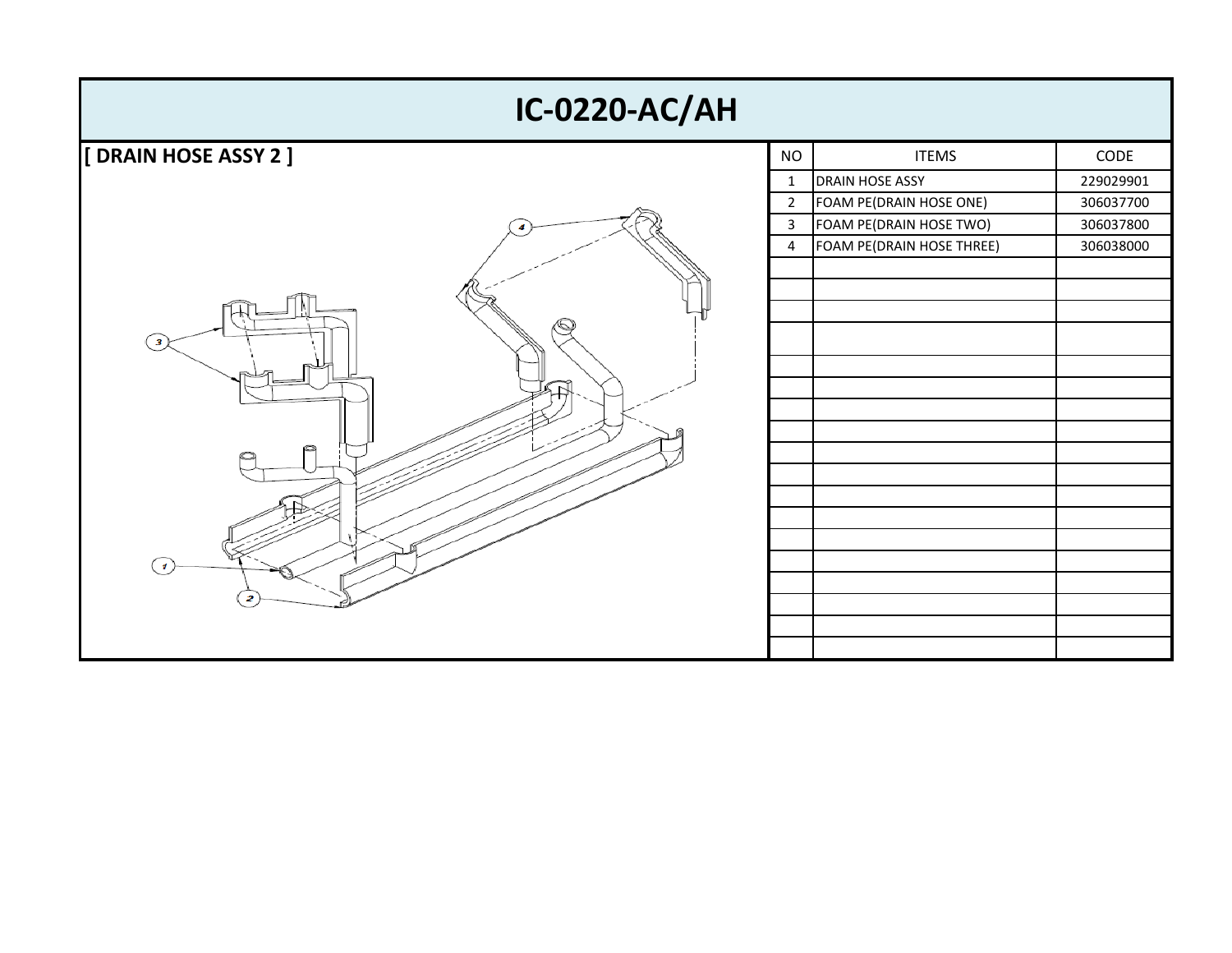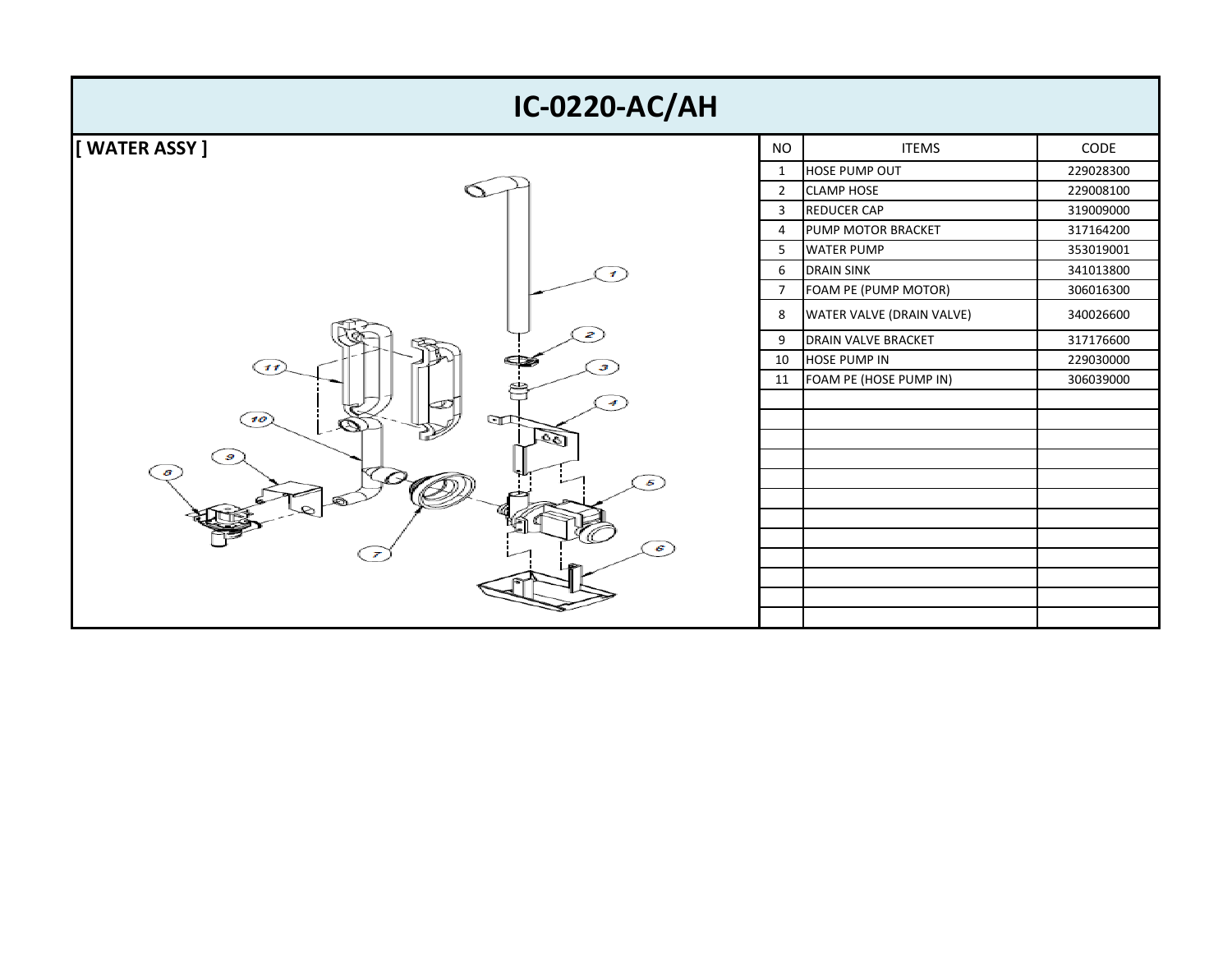